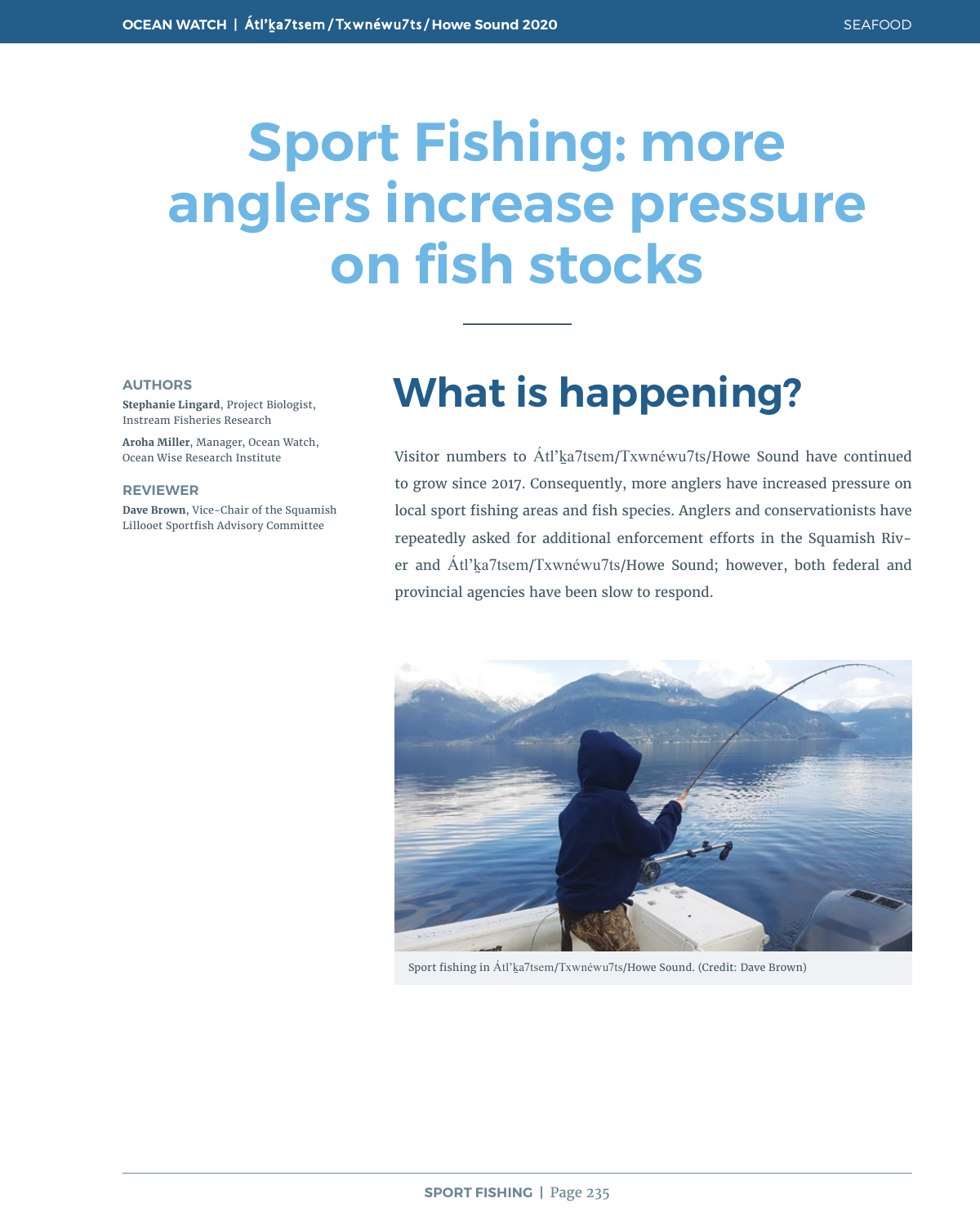### **What is the current status?**

Sport fishing in Átl'ka7tsem/Txwnéwu7ts/Howe Sound is benefiting from increases in some salmon stock. However, it is also experiencing challenges, such as threats to fish survival under certain river conditions and a reduction of data collection to support effective management.

An increase in Chinook salmon has been observed throughout Átl'ḵa7tsem/Txwnéwu7ts/Howe Sound by hatcheries and anglers. At the Tenderfoot Creek Hatchery, returning Chinook adults were seen in all river systems during summer 2018. This was the first time a return had been observed in the hatchery's four years of operation. Then, in summer 2019, large numbers of four and five-year-old hatchery adult Chinook were caught and reported at Tenderfoot Creek.<sup>1</sup> Anglers have benefited from this increase in Chinook in the Sound.<sup>2</sup>

Pink salmon (*Oncorhynchus gorbuscha*) return to spawn every two years. In odd years between 2011 and 2017, large returns of pink salmon adults to the Squamish River watershed drew anglers to the area. Because of the large returns, a commercial fishery was opened in Átl'ḵa7tsem/Txwnéwu7ts/Howe Sound for pink salmon in 2013. However, because there was no stock assessment of this species in Átl'ka7tsem/Txwnéwu7ts/ Howe Sound to use for setting quotas, the commercial fishery was shut down in August  $2015<sup>3</sup>$  and has not been re-opened. Nonetheless, data from the Cheakamus River indicates a declining trend in estimated juvenile pink salmon abundance since 2015, although

there is clearly high variability in numbers.<sup>4</sup> Anglers, however, continue to enjoy sport fishing for pink salmon, one of the only sport fish species allowed to be retained.

Rampingi events are a concern for fish populations using rivers with hydroelectric facilities. In 2018, a fish



Happy young angler. (Credit: Dave Brown)

i) Ramping – increasing or decreasing the water flow on a run-of-river hydroelectric project, which can result in fish being stranded and dying if the water levels drop too quickly.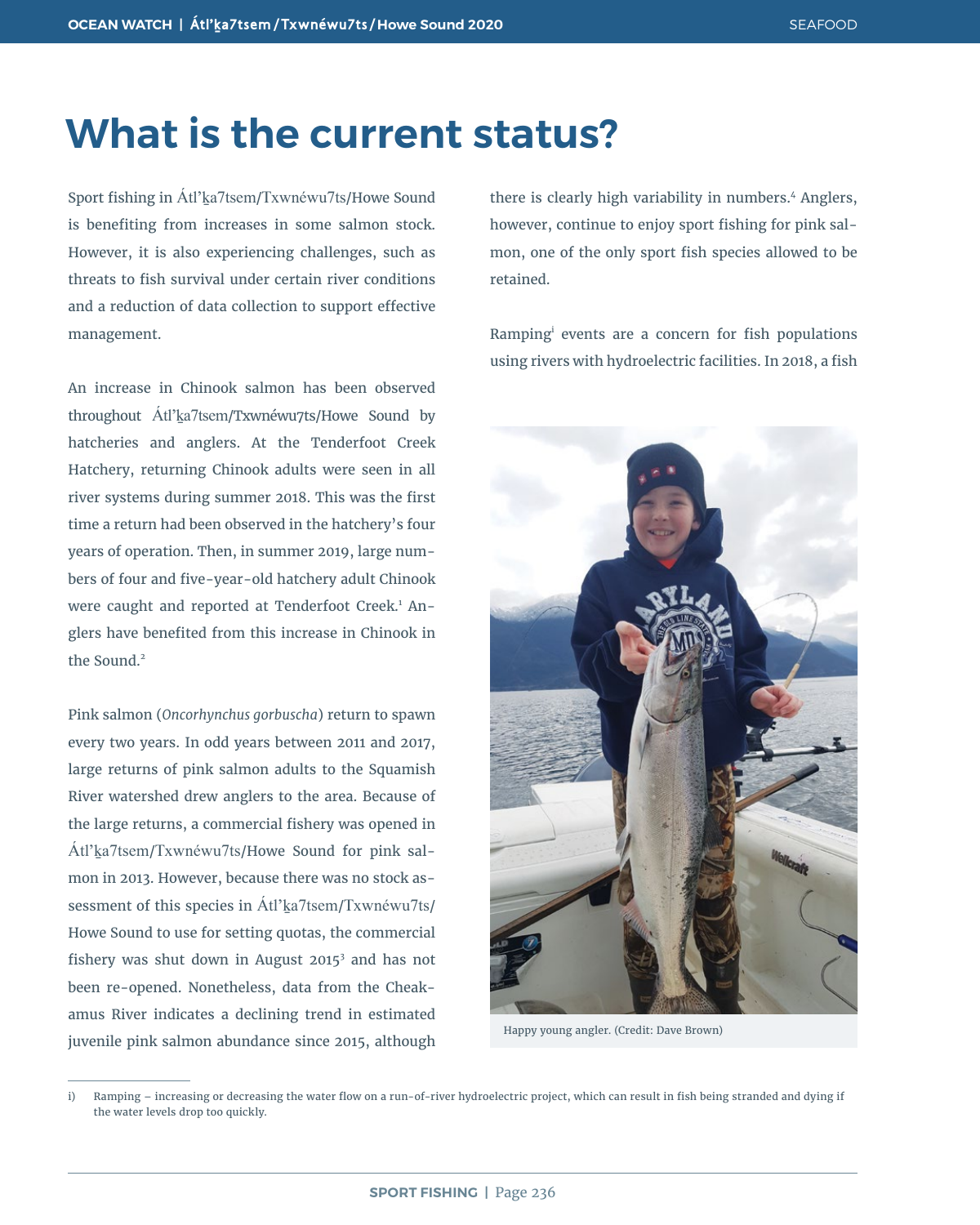fry<sup>ii</sup> stranding occurred in the Cheakamus River due to a ramping event that aimed to control the release of water from BC Hydro's hydroelectric facility at Daisy Lake Dam.<sup>5</sup> In September 2019, another large ramping event on the Cheakamus River resulted in considerable numbers of dead pink salmon, many of which had not yet spawned. Additionally, this event destroyed salmon redds<sup>ii</sup>.<sup>6</sup> The number of fish being stranded and dying after ramping events and the frequency of these events is highly concerning for the local community.<sup>2</sup>

Unfortunately, the long-term monitoring programs in the Cheakamus River that were a part of a Water Use Plan for BC Hydro, ended in 2019. The monitoring provided the only consistent indicator of salmon population dynamics in the Squamish River watershed. The loss of this program will result in government agencies no longer having long-term monitoring data to guide resource management decisions such as fisheries quotas and closures.

## **What are the potential impacts of climate change on sport fishing?**

Climate change is likely to have significant effects on the sport fishery in Átl'ka7tsem/Txwnéwu7ts/ Howe Sound. Increasing water temperature, summer droughts and high discharge volumes due to extreme precipitation events are forecasted to increase under current climate change projections.7,8 All these conditions have negative impacts to anadromousiv salmon and trout that make up a large component of the sport fish in Átl'ka7tsem/Txwnéwu7ts/Howe Sound. However, positive impacts from climate change are also being observed for particular species. In recent years, elevated ocean temperatures have been linked to the higher abundance of Northern anchovy (*Engraulis*  mordax) in the Salish Sea.<sup>9</sup> This positive correlation is likely to exist only up to a certain temperature threshold. Anchovy are an important forage fish in the Átl'ḵa7tsem/Txwnéwu7ts/Howe Sound food web.

Warmer water temperatures and droughts are likely to negatively impact the survival of all life stages of salmon from egg to adult. Energy use in fish is higher in warmer temperatures, and fish in warm water become stressed, which can lead to an increase in disease.<sup>10</sup> Storm events can wash fish out of rivers before they are ready to migrate or damage the eggs laid in redds. High river discharges also affect the ability of migrating adult salmon to enter spawning habitats, reducing the success of spawning events. $10,11$ 

ii) Fish fry – small young fish that are just emerging from their gravel nest.

iii) Redd – a depression in the riverbed where female salmon deposit eggs during spawning.

iv) Anadromous – moving into rivers from the sea to spawn.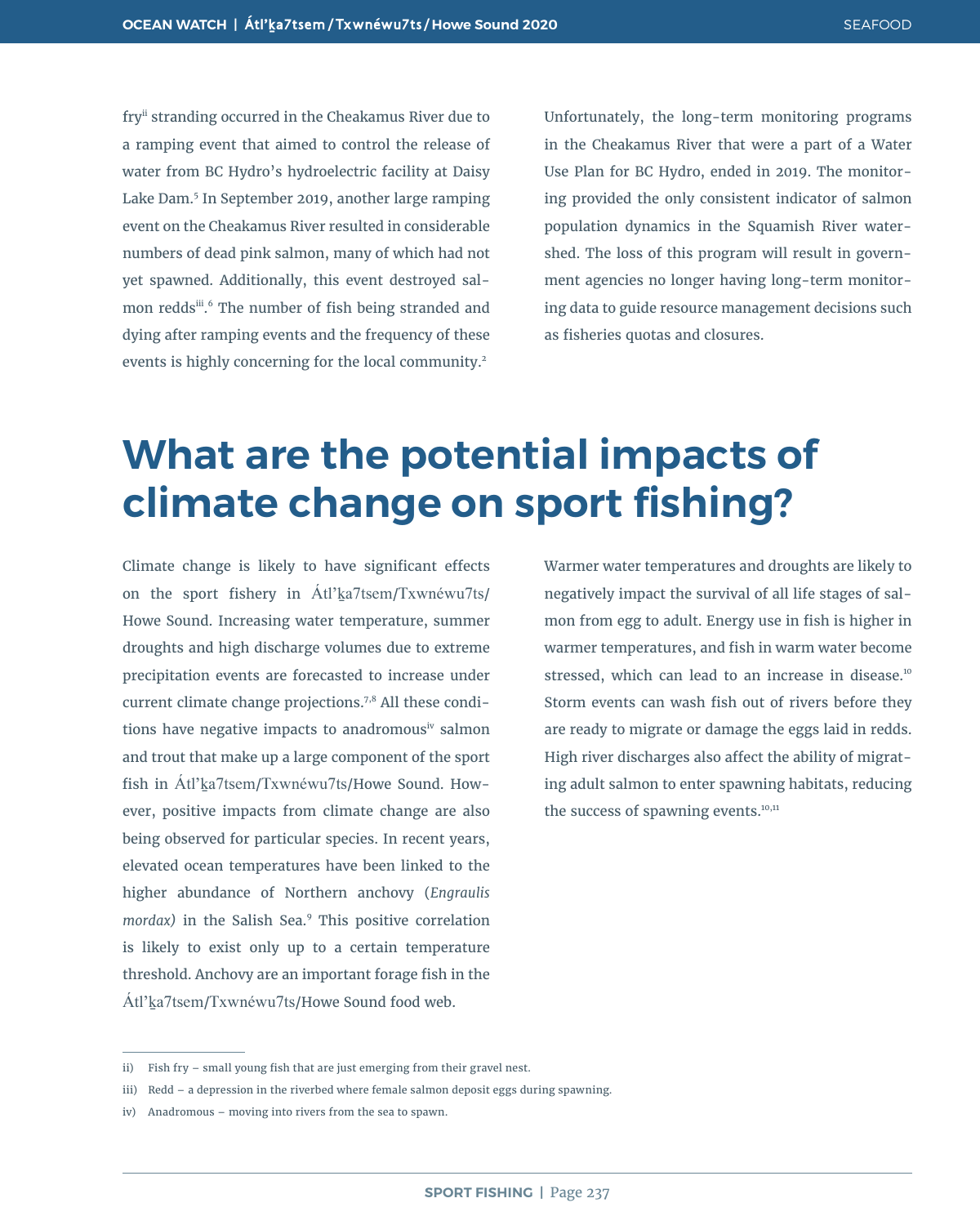# **What has been done since 2017?**

The table below reports on progress made on recommended actions from the previous 2017 article, where identified. Many of these require ongoing action.

| <b>2017 ACTION</b>                                                                                                                                                                                                                                                    | <b>ACTION TAKEN</b>                                                                                                                                                                                                                                                                                                                                                                                                                                                  |
|-----------------------------------------------------------------------------------------------------------------------------------------------------------------------------------------------------------------------------------------------------------------------|----------------------------------------------------------------------------------------------------------------------------------------------------------------------------------------------------------------------------------------------------------------------------------------------------------------------------------------------------------------------------------------------------------------------------------------------------------------------|
| <b>INDIVIDUAL AND ORGANIZATION ACTIONS</b>                                                                                                                                                                                                                            |                                                                                                                                                                                                                                                                                                                                                                                                                                                                      |
| Ensure you are familiar with the current regulations<br>before you fish.                                                                                                                                                                                              | Three educational signs were installed in the<br>Squamish River watershed in summer 2017. Signs<br>display species information including identification,<br>where to look for fishing regulations and locations of<br>Skwxwú7mesh Úxwumixw/Squamish Nation lands.<br>These signs were placed at high traffic areas of the<br>Squamish River (i.e., the Squamish Spit, Fisherman's<br>Park and at the confluence <sup>v</sup> of the Mamquam and<br>Squamish rivers). |
| <b>GOVERNMENT ACTIONS AND POLICY</b>                                                                                                                                                                                                                                  |                                                                                                                                                                                                                                                                                                                                                                                                                                                                      |
| Support grassroots stewardship programs.                                                                                                                                                                                                                              | Some groups are supported by government funding.<br>For example, the Tenderfoot Creek Hatchery (run by<br>Fisheries and Oceans Canada [DFO]) provides fish to<br>the Bowen Island Terminal Creek Hatchery, run by<br>the Bowen Island Fish and Wildlife Club (BIFWC), a<br>citizen science group.                                                                                                                                                                    |
| Undertake baseline data studies to better determine<br>fish populations, behaviours and returns so that<br>conservation projects can be implemented, and<br>retention, commercial harvests and industrial projects<br>allowed only when supported by sufficient data. | The long-term monitoring programs in the<br>Cheakamus River that were a part of a Water<br>Use Plan for BC Hydro, ended in 2019. The<br>monitoring provided the only consistent indicator<br>of salmon population dynamics in the Squamish<br>River watershed. This is a contrary move to the<br>recommended action.                                                                                                                                                 |

v) Confluence – the joining of two rivers.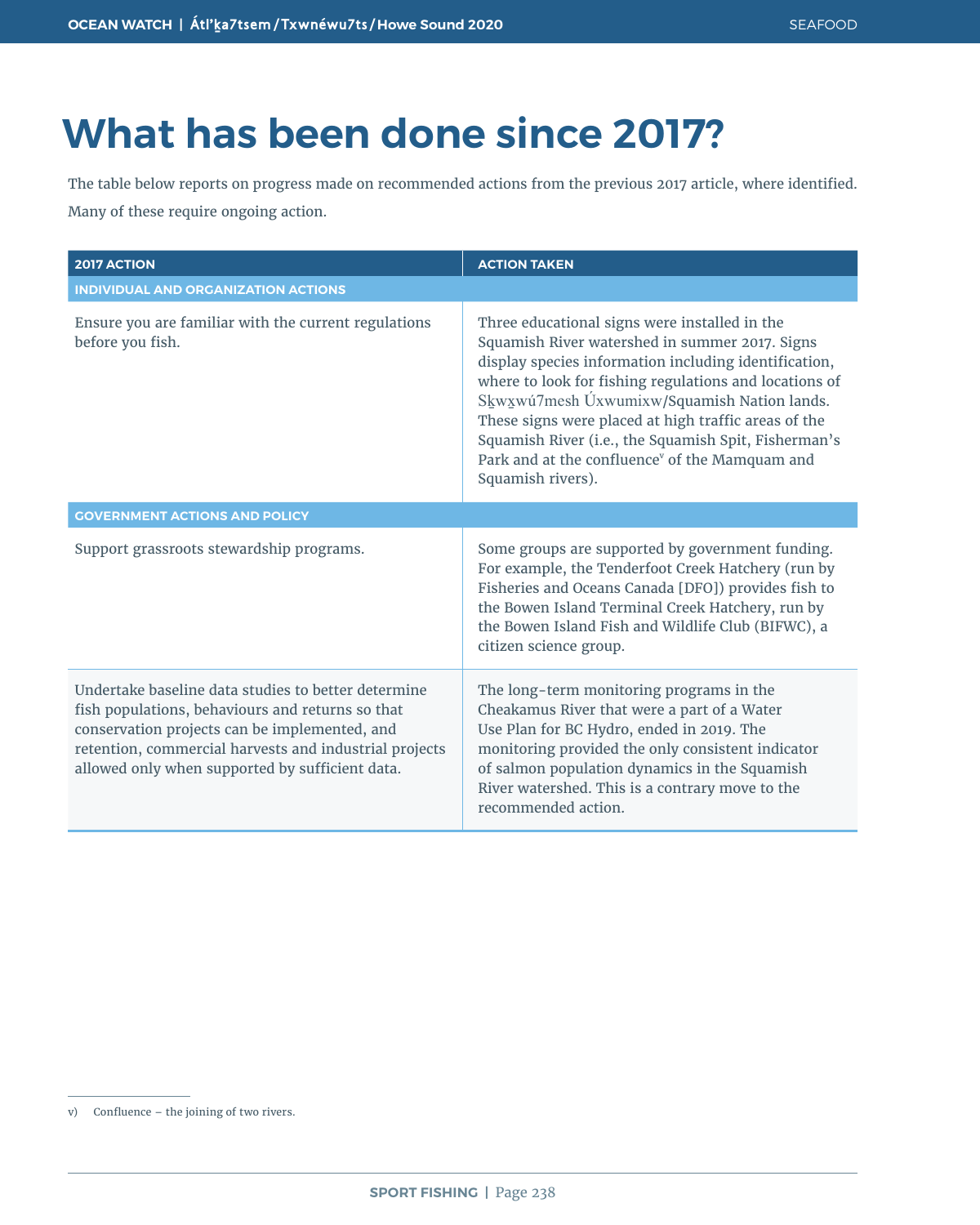# **What can you do?**

A detailed overview of recommended actions relating to climate change is included in *The path to zero carbon municipalities* (OWHS 2020). In some cases, no progress was identified on previous recommended actions; these remain listed below. Additional actions marked as **NEW** also follow.

#### **Individual and Organization Actions:**  $\frac{d}{dx}$

- Take fishing lessons to learn proper fish handling techniques.
- Take your garbage and used fishing line with you when you leave your fishing spot.
- Avoid unwanted and illegal rockfish by fishing away from rocky reef areas, key habitat for these fish.
- Sport fishing organisations and guides/outfitters can collect data on participants and catch and share the data to aid in quantifying the value of the activity to Átl'ka7tsem/Txwnéwu7ts/Howe Sound.
- Participate in shoreline cleanups.

#### **Government Actions and Policy:** 而

- Require angler education through the licensing process.
- Make angler awareness programs available in multiple languages.
- Allocate more resources toward monitoring and enforcement of recreational fishing regulations. Ensure saltwater "guides" are licensed.
- Increase levels of protection for forage fish species such as herring, eulachon and anchovy as they are main food sources for Pacific salmon and some marine mammals in Átl'ka7tsem/Txwnéwu7ts/Howe Sound.
- Require saltwater guides to be licensed and test their knowledge regularly.
- Unlink the allocation of DFO Conservation Officer enforcement funds with volume of reported infractions and increase enforcement capacity especially in heavily fished areas.
- **NEW** Implementation of ongoing long-term fish monitoring projects in this area.
- **NEW** Support surveys of angler activity and catch statistics.
- **NEW** Establish citizen enforcement officers throughout the Sound, who are granted limited enforcement powers, such as checking catch size, species, and fishing method, and handing out fines for fisheries infringements.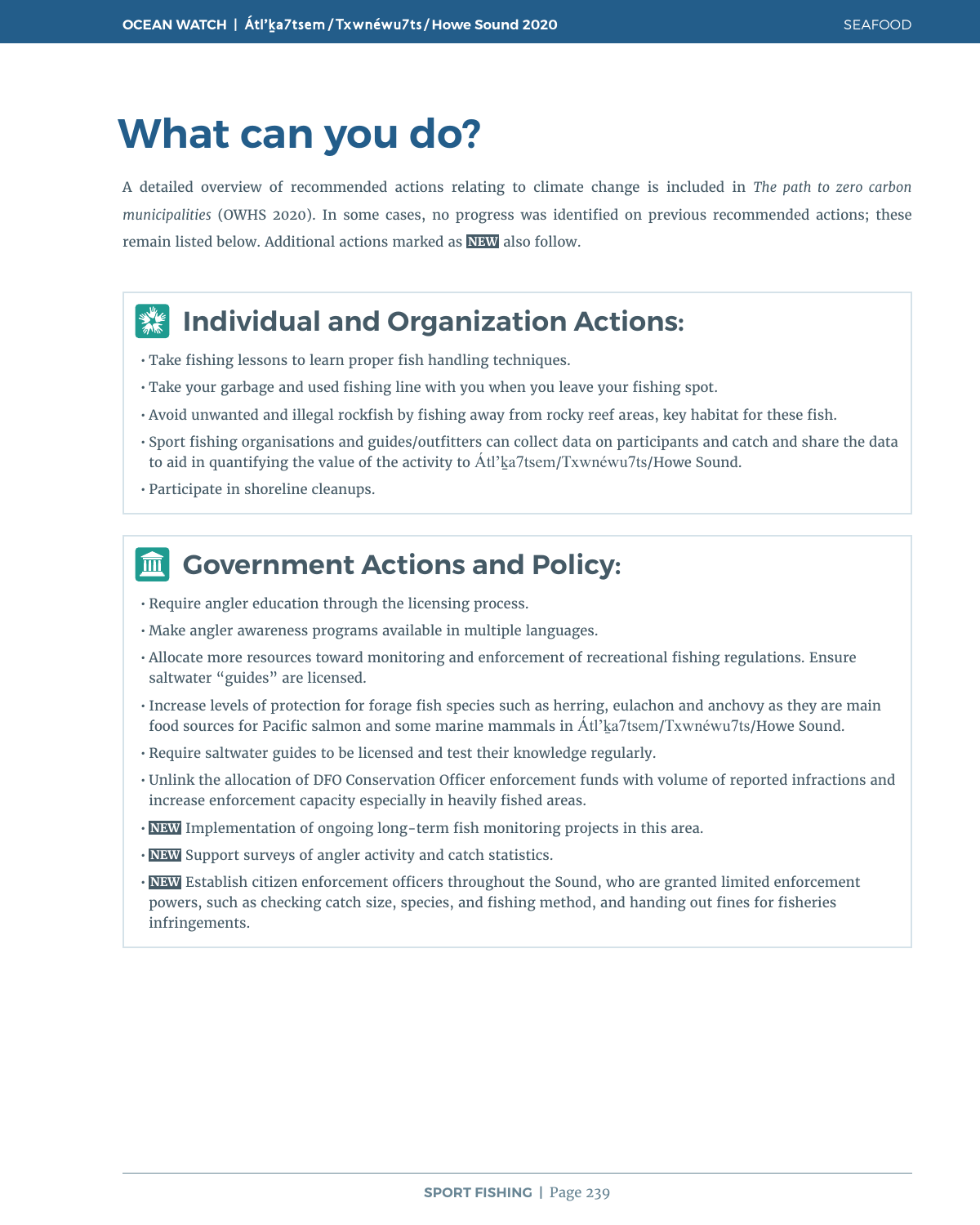### **Methods**

Literature was scanned for potential impacts of climate change on sport fish species.

### **Resources**

This list is not intended to be exhaustive. Omission of a resource does not preclude it from having value.

Reeltime M, 2017. Massive school of anchovies in Howe Sound, May 2017 [https://youtu.be/xgNKco](https://youtu.be/xgNKco-h1-s)[h1-s.](https://youtu.be/xgNKco-h1-s) Accessed October 17, 2019

Taylor, A 2017. Howe Sound Anchovy, October 2017 [https://youtu.be/qQ9-yv1F28g.](https://youtu.be/qQ9-yv1F28g) Accessed October 17, 2019



Educational signage placed along the Squamish River. (Credit: Stephanie Lingard)